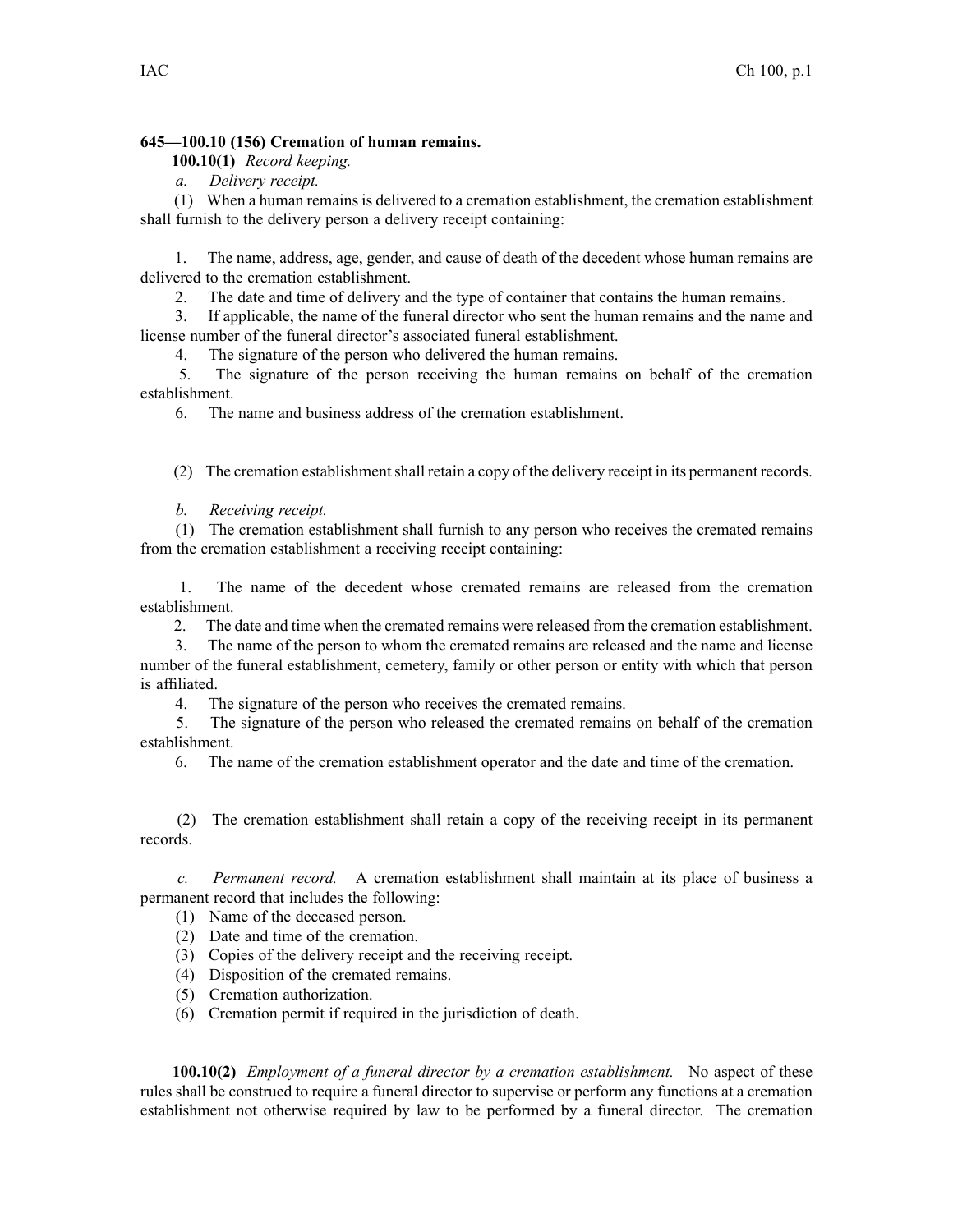establishment shall contract only with <sup>a</sup> licensed funeral establishment and shall not contract directly with the general public.

**100.10(3)** *Authorizing person and preneed cremation arrangements.* The authorized person has legal authority and may make decisions regarding the final disposition of the decedent.

**100.10(4)** *Authorization to cremate.*

*a.* The cremation establishment shall have the authority to cremate human remains upon the receipt of the following:

(1) Cremation authorization form signed by the authorized person. The cremation authorization form shall contain the following:

1. The name, address, age and gender of the decedent whose human remains are to be cremated.

2. The date, time of death and cause of death of the decedent.

3. The name and license number of the funeral establishment and of the funeral director who obtained the cremation authorization form signed by the authorized person.

4. The signature of the funeral director.

5. The name and address of the cremation establishment authorized to cremate <sup>a</sup> human remains.

6. The name and signature of the authorized person granting permission to cremate the human remains and the authorized person's relationship to the decedent.

7. A representation that the authorized person has the right to authorize the cremation of the decedent in accordance with this rule.

8. A representation that in the event there is another person who has superior priority right to that of the authorized person, the authorized person has made all reasonable efforts to contact that person and has no reason to believe that the person would object to the cremation of the decedent.

9. A representation that <sup>a</sup> human remains does not contain any material or implants that may be potentially hazardous to equipment or persons performing the cremation.

10. A representation that the authorized person has made <sup>a</sup> positive identification of the decedent or, if the authorized person is unavailable or declines, there are alternative means of positive identification.

11. The name of the person, funeral establishment or funeral establishment's designee to which the cremated remains are to be released.

12. The manner of the final disposition of the cremated remains.

13. A listing of all items of value and instructions for their disposition.

(2) The cremation permit if required in the jurisdiction of death.

(3) Any other documentation required by this state.

*b.* If the authorized person is not available to execute the cremation authorization form in person, the funeral director may accep<sup>t</sup> written authorization by facsimile, e-mail, or such alternative written or electronic means the funeral director reasonably believes to be reliable and credible.

*c.* The authorized person may revoke the authorization and instruct the funeral director or funeral establishment to cancel the cremation. The cremation establishment shall honor any instructions from <sup>a</sup> funeral director or funeral establishment under this rule if the cremation establishment receives instructions prior to beginning the cremation.

## **100.10(5)** *Cremation procedures.*

*a.* A cremation establishment shall cremate human remains within 24 hours of issuance of the delivery receipt as defined in subrule 100.10(1).

*b.* No cremation establishment shall cremate human remains when it has actual knowledge that the human remains contain <sup>a</sup> pacemaker or have any other implants or materials which will presen<sup>t</sup> <sup>a</sup> health hazard to those performing the cremation and processing and pulverizing the cremated remains.

*c.* No cremation establishment shall refuse to accep<sup>t</sup> human remains for cremation because such human remains are not embalmed.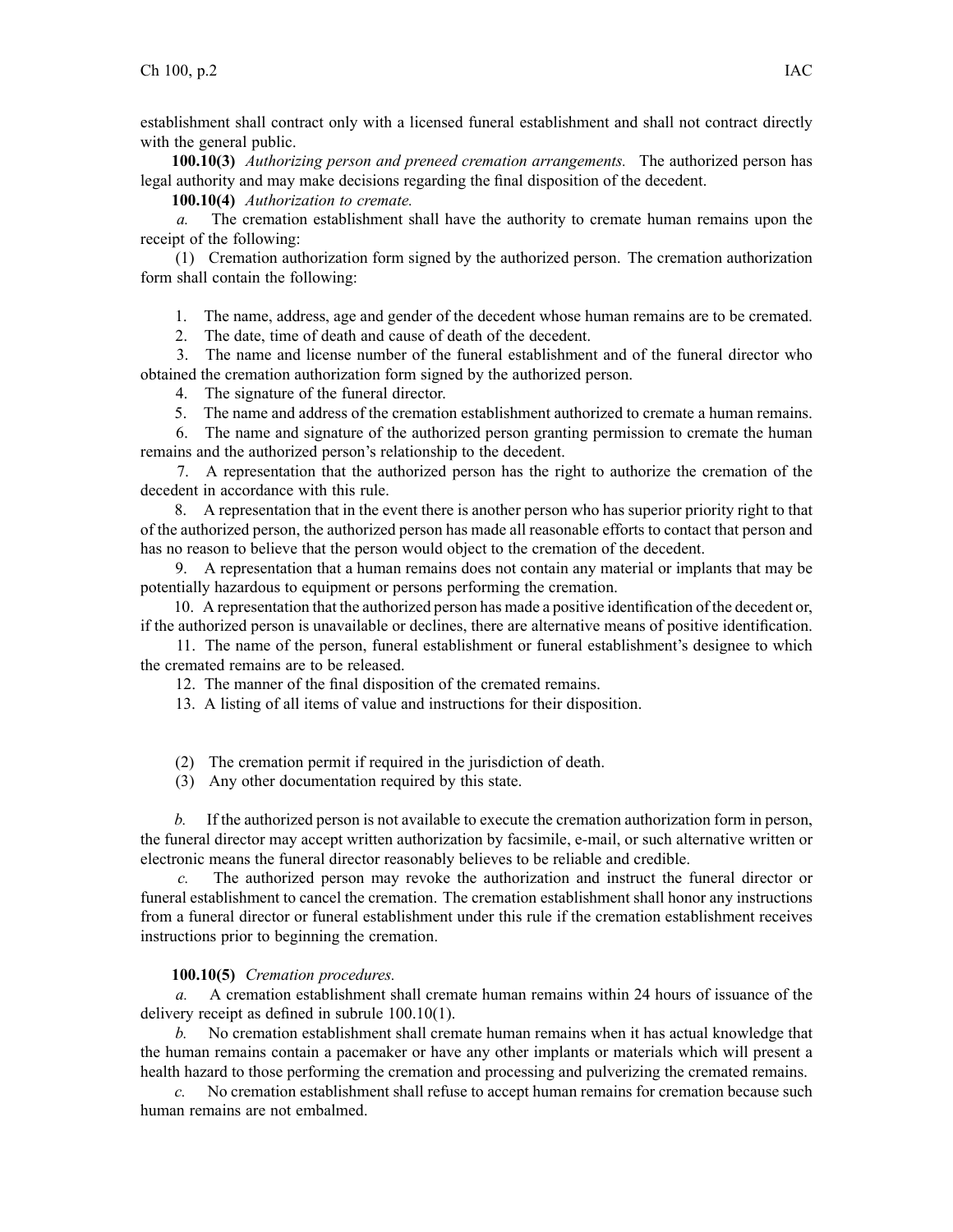*d.* Whenever <sup>a</sup> cremation establishment is unable or unauthorized to cremate human remains immediately upon taking custody of the remains, the cremation establishment shall place the human remains in <sup>a</sup> holding facility in accordance with the cremation establishment rules and regulations and within the parameters of rules [645—100.5\(135,144\)](https://www.legis.iowa.gov/docs/iac/rule/645.100.5.pdf) and [645—100.6\(156\)](https://www.legis.iowa.gov/docs/iac/rule/645.100.6.pdf).

*e.* No cremation establishment shall accep<sup>t</sup> human remains unless they are delivered to the cremation establishment in <sup>a</sup> container which prevents the leakage of body fluids.

*f.* Under no circumstances shall an alternative container or casket be opened at the cremation establishment excep<sup>t</sup> to facilitate proper cremation.

*g.* The container in which <sup>a</sup> human remains is delivered to the cremation establishment shall be cremated with the human remains or safely destroyed.

*h.* The simultaneous cremation of the human remains of more than one person within the same cremation chamber, without the prior written consent of the authorized person, is prohibited. Nothing in this rule, however, shall preven<sup>t</sup> the simultaneous cremation within the same cremation chamber of body parts delivered to the cremation establishment from multiple sources, or the use of cremation equipment that contains more than one cremation chamber.

*i.* No unauthorized person shall be permitted in the holding facility or cremation room while any human remains are being held there awaiting cremation, being cremated, or being removed from the cremation chamber.

*j.* A cremation establishment shall not allow removal of any dental gold, body parts, organs, or any item of value prior to or subsequent to <sup>a</sup> cremation without previously having received specific written authorization from the authorized person and written instructions for the delivery of these items to the authorized person.

*k.* Upon the completion of each cremation, and insofar as is practicable, all of the recoverable residue of the cremation process shall be removed from the cremation chamber.

*l.* If all of the recovered cremated remains will not fit within the receptacle that has been selected, the remainder of the cremated remainsshall be returned to the authorized person or this person's designee in <sup>a</sup> separate container. The cremation establishment shall not return to an authorized person or this person's designee more or less cremated remains than were removed from the cremation chamber.

*m.* A cremation establishment shall not knowingly represen<sup>t</sup> to an authorized person or this person's designee that <sup>a</sup> temporary cremation container or urn containsthe cremated remains of <sup>a</sup> specific decedent when it does not.

*n.* Cremated remains shall be shipped only by <sup>a</sup> method that has an internal tracing system available and that provides <sup>a</sup> receipt signed by the person accepting delivery.

*o.* A cremation establishment shall maintain an identification system that shall ensure the identity of human remains in the cremation establishment's possession throughout all phases of the cremation process. A noncombustible tag or disc that includes the name and license number of the cremation establishment and the city and state where the cremation establishment is located shall be attached to the plastic bag with the cremated remains or placed in amongs<sup>t</sup> the cremated remains.

**100.10(6)** *Disposition of cremated remains.* If responsible, the funeral director shall supervise the final disposition of the cremated remains as follows:

*a.* Cremated remains may be disposed of by placing them in <sup>a</sup> grave, crypt, or niche or by scattering them in <sup>a</sup> scattering area as defined in these rules, or they may remain in the personal care and custody of the authorized person. After supervising the transfer of cremated remains to the authorized person or place of final disposition, the funeral director shall be discharged.

*b.* Upon the completion of the cremation process, the cremation establishment shall release the cremated remains to the funeral establishment or the authorized person or the authorized person's designee. Upon the receipt of the cremated remains, the individual receiving them may transport them in any manner in this state without <sup>a</sup> burial transit permit and may dispose of them in accordance with this rule. After releasing the cremated remains, the cremation establishment shall be discharged from any legal obligation or liability concerning the cremated remains.